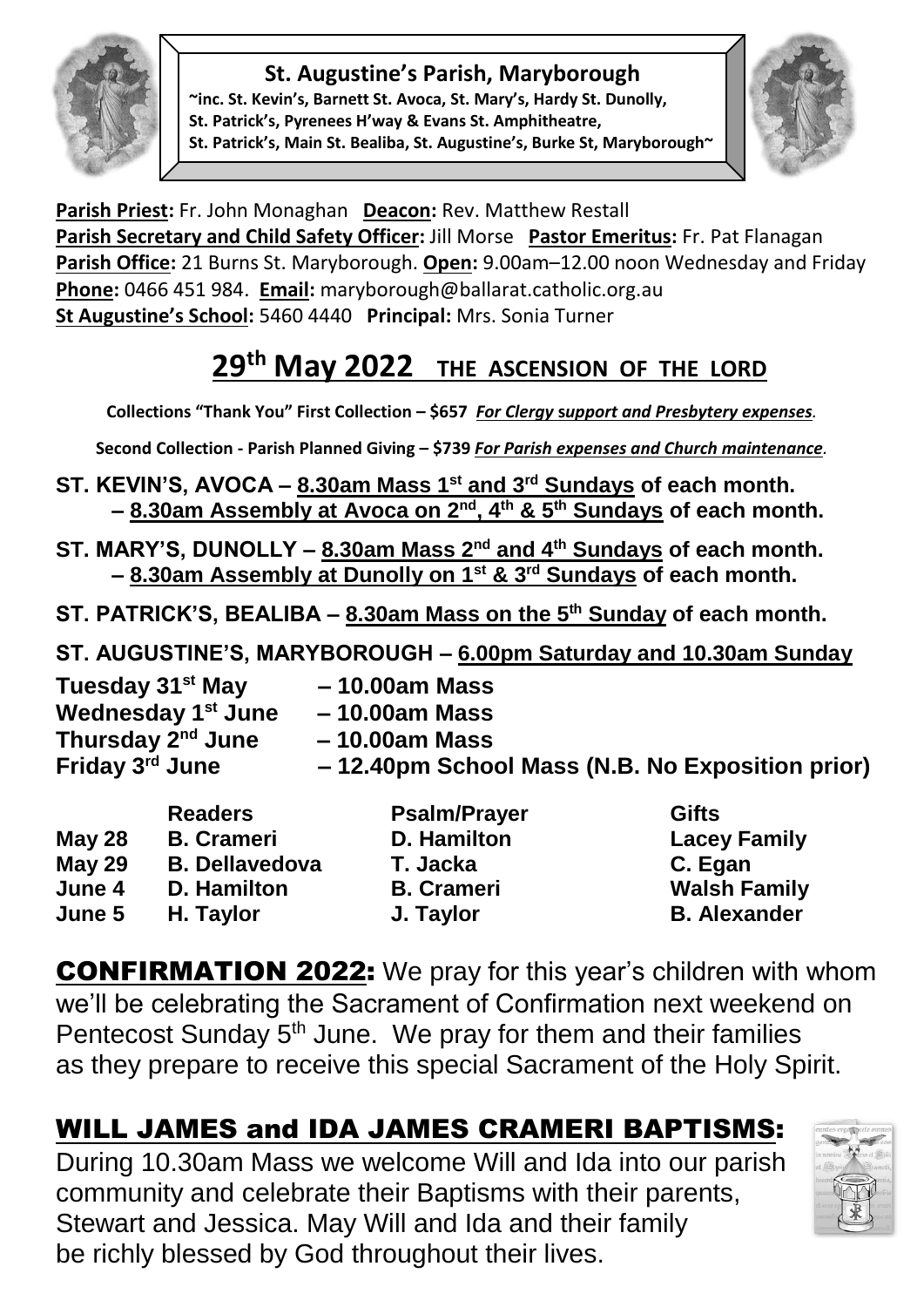**FR ERIC HODGENS RIP 25/5/2022:** We pray for Flags' close friend and classmate. Ordained together on 24<sup>th</sup> July 1960, Fr Eric was a retired Melbourne priest whose funeral will be celebrated at Glen Waverley North where he was parish priest for many years.

### HOLY WATER BOTTLES IN ST AUGUSTINE'S CHURCH:

Please help yourselves to Holy Water in the back foyer kindly supplied for us by Loretta Crameri – for taking home not drinking!

MATT'S ORDINATION 22<sup>nd</sup> JULY 2022: We continue to pray for Matt Restall and his fellow deacon, Bill Lowry, as they prepared to be ordained priests for our diocese at 7.00pm on Friday 22<sup>nd</sup> July 2022 at St Patrick's Cathedral, Ballarat.

**PRAYER FOR VOLUNTEERS:** We pray for all who volunteer in our parishes. May we value the many talents and gifts God has given them as we thank them for generously offering us their time. For all your gifts, given to us out of your love, we thank you, God of all goodness. Amen.

## ALL SAINTS PARISH PORTLAND 175TH ANNIVERSARY:

On 27 & 28 August 2022 celebrations will be held for the 175<sup>th</sup> anniv. of All Saints Parish Portland, the oldest parish in our diocese. If we have old photographs, stories, memorabilia or anything of interest, please contact Portland Parish Office by mail to All Saints Parish: PO Box 210, Portland, 3305 or by email: [portland@ballarat.catholic.org.au](mailto:portland@ballarat.catholic.org.au)

## ST AUGUSTINE'S, CRESWICK 150TH ANNIVERSARY:

On September 17 & 18, 2022, St Augustine's Church, Creswick will be celebrating its 150th anniversary and welcomes old photographs, stories, memorabilia or anything else of interest, please contact Leonie: 0488 220 685 or by email: [creswick@ballarat.catholic.org.au](mailto:creswick@ballarat.catholic.org.auy)

#### **Remembering those who have died:**

**We pray for Fr Eric Hodgens who died recently and those whose anniversaries are at this time: James Mason, James and Dorothy Forster, Patrick McCarthy, Josephine Lucas, Dermond Harris, Damien Field, Noel Dawson, Allen Plucke, John Moore, David Tucker, Veronica McAuliffe, Ray Bell, William Montgomery, Jan Burnett and Eve Dridan.**